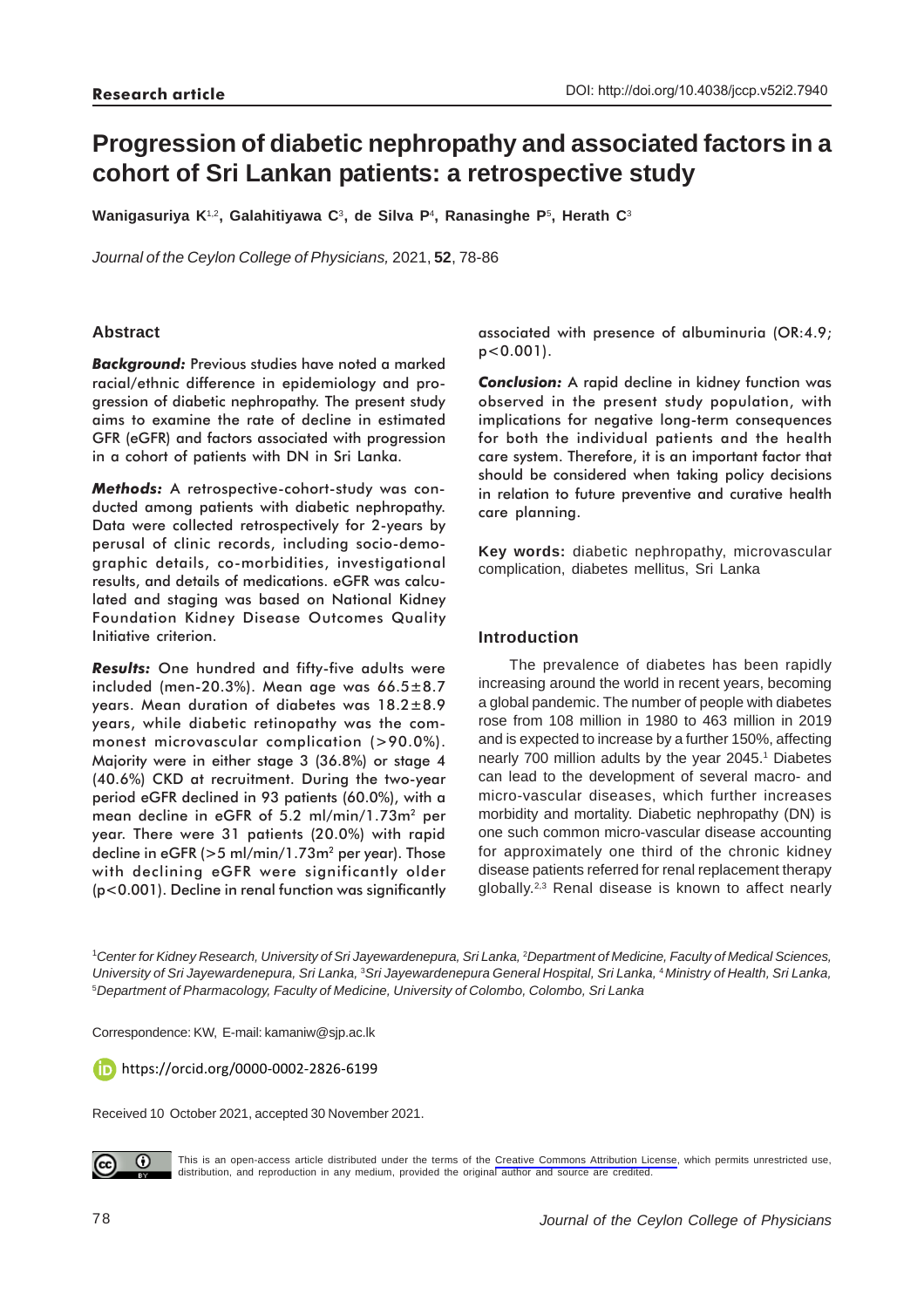20 to 40% of individuals with type-2 diabetes during their lifetime.4 DN is characterized by proteinuria, gradual and irreversible decline in glomerular filtration rate (GFR), hypertension and high risk of cardiovascular disease.4

Previous studies have noted a marked racial/ ethnic difference in the epidemiology of DN and its progression. For example, a longitudinal cohort study among 429,918 veterans with diabetes, showed that African Americans, Asians and Native Americans were more likely to develop DN than Caucasians.<sup>5</sup> Furthermore, the rate of decline in GFR is also known to be highly variable, with progressive kidney disease being more frequent in Caucasians with diabetes mellitus.4 Several strategies including optimal glycaemic control, blood pressure control and ACEI therapy have been implicated as effective measures at slowing down the progression of DN and reducing cardiovascular disease in patients with DN.6,7 Microalbuminuria is recognized as a marker of early glomerular involvement, with studies showing that 35-40% will progress to macroalbuminuria with time.<sup>8</sup>

With the rising prevalence of diabetes in South Asian populations, it is expected that DN will also increase causing a significant burden on the scarce health resources of these developing nations.<sup>9</sup> Sri Lanka is a lower-middle-income developing nation in the South Asian region, faced with a significant burden of diabetes.10,11 In Sri Lanka, the main emphasis at present is on chronic kidney disease of unknown aetiology (CKDu) which affects the poor farming communities in the North Central regions of the country.<sup>12</sup> However, with the rising prevalence of diabetes, it can be expected that the perceived prevalence of DN will rise in epidemic proportions. Although several studies have examined the progression of DN in western countries, it is noteworthy that individual and racial differences exist in progression and the risk factors that determine disease outcome and complications.<sup>13</sup> An understanding of the DN, its progression and the risk of developing the end stage renal disease is critical when projecting future disease burden and providing renal replacement facilities. This is especially important in Sri Lanka where the facilities for management of end-stage renal disease is limited due to constraints on health care expenditure. The present study aims to examine the rate of decline in eGFR and the effects of gender, age, hypertension and other related factors on the progression of decline in a cohort of patients with DN in Sri Lanka.

## **Methods**

#### *Study population*

This retrospective single center cohort study was conducted among patients followed up at the Renal Clinic, Sri Jayewardenepura General Hospital (SJGH), Sri Lanka from October 2017 to January 2018. The SJGH is a 1,000-bed tertiary care referral hospital situated in Sri Jayewardenepura Kotte, Sri Lanka. Patients attending the renal clinic were screened to identify patients diagnosed with DN, based on renal impairment, persistent albuminuria, with co-existing retinopathy or peripheral neuropathy and no evidence of alternative kidney disease.<sup>14</sup> Patients without microvascular disease was considered for inclusion if they had renal biopsy proven DN. These details were verified by perusal of clinical records by a trained research assistant supervised by an investigator (CG). For the purpose of retrospective data collection, those who had regular clinic attendance with follow up retrospective data for two years from the date of screening were considered eligible. Patients who had End Stage Kidney Disease (ESKD) who were on renal replacement therapy at screening were excluded. Ethics approval for the study was obtained from the Ethics Review Committee, Sri Jayewardenepura General Hospital. Informed written consent was obtained from study participants prior to inclusion in the study.

#### *Data collection and Definitions*

Data on DN and its associated details were obtained by perusal of medical records by the research assistant and was double checked for consistency and accuracy by an investigator (CG). Summarized anonymized data were collected onto an individual case record form, including socio-demographic details (age, gender, ethnicity, level of education, monthly income), co-morbidities (hypertension, ischaemic heart disease, retinopathy, and neuropathy), smoking status and investigation results (serum creatinine, albuminuria with dipstick, lipids, haemoglobin, calcium, phosphorus, and glycosylated haemoglobin (HbA1c%)). Details of medications were also recorded including the use of hypoglycemic agents, angiotensin converting enzyme inhibitors (ACEIs), angiotensin-2 receptor blockers (ARBs), other anti-hypertensive medications and lipid lowering medications. The above data on blood pressure, medications, investigations were collected retrospectively from clinic records from data of screening backwards for 2 years from date of recruitment. Seated blood pressure was recorded at recruitment visit on two occasions after at least a 10-min rest using an Omron IA2 digital blood pressure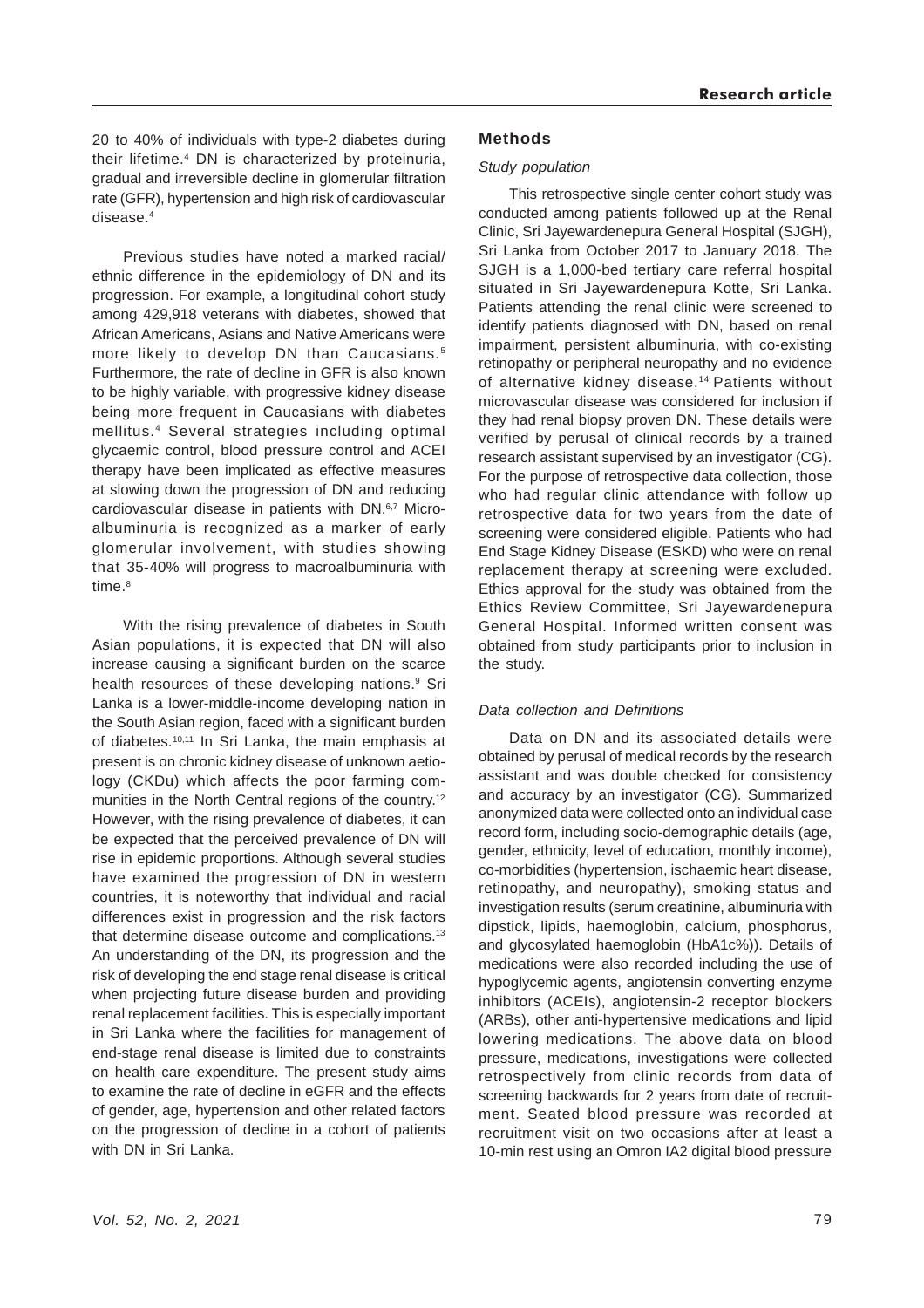## **Research article**

monitor (Omron Healthcare, Asia-Pacific Region, Singapore). Height was measured using Harpenden pocket stadiometers (Chasmors Ltd, London, UK) to the nearest 0.1 cm according to standard methods. Body weight was measured to the nearest 0.1 kg using a SALTER 920 digital weighing scale (Salter Ltd, Tonbridge, UK). Body mass index (BMI) was calculated as weight in kilograms per square meter of height  $(kg/m<sup>2</sup>)$ .

## *Statistical analysis*

Data were analysed using SPSS statistical software package. Estimated GFR (eGFR) was calculated by CKD-EPI (Chronic Kidney Disease Epidemiology Collaboration) equation.15 and staging was done based on the National Kidney Foundation Kidney Disease Outcomes Quality Initiative (NKF KDOQI) criterion.16 The rate of eGFR fall per year was used to assess the progression of DN and calculated by the difference in eGFR (mL/min/1.73m<sup>2</sup>) at presentation and the last available reading divided by the duration. Continuous variables are expressed as means ± SD and compared using the student's t-test (parametric distribution) or the Mann-Whitney U test (non-parametric distribution). Categorical variables are expressed as proportions and compared with the chi-square test.

# **Results**

## *Socio-demographic and disease characteristics*

One hundred and fifty-five adults were included in the study. Mean age was 66.5±8.7 years (range 40-88 years) and majority were men (n=109; 70.3%). Study population characteristics are summarized in Table 1. Majority were Sinhalese in ethnicity (n=141; 91.0%) and educated beyond GCE O/L (n=112; 72.3%). Mean BMI was  $26.7\pm4.2$  kg/m<sup>2</sup>, with women having a significantly higher BMI than men (Table 1). Hypertension was a common co-morbid disease among the participants (n=148; 95.5%), and mean duration of hypertension in the study population was 8.97±8.14 years. ARBs (n=83; 53.5%) and calcium channel blocker (CCBs) (n=67; 43.2%), were the most used anti-hypertensive medications, while most were on statin therapy for primary/secondary prevention (n=114; 73.5%). There was no significant difference between characteristics of men and women, except with regards to monthly income, smoking, BMI, ACEI therapy and statin therapy (Table 1).

Mean duration of diabetes in the study population was 18.2±8.9 years, being significantly longer in men than in women (Table 2). Only 14 participants have undergone renal biopsy for the diagnosis of diabetic nephropathy (9.0%). Diabetic retinopathy was the commonest microvascular complication, being identified in >90.0% of the study participants, and significantly more in men than in women (Table 2). Family history of diabetes in a first degree relative was noted to be present in 59.3% (n=92), while 13.6% (n=21) had family history of DN. Past history of at least one episode of urinary tract infection requiring treatment was present in 51.6% (n=81), while 19.4% (n=30) acknowledged that they have taken native/herbal medications for diabetes and/or diabetic nephropathy. In participants where data were available the mean HbA1c and fasting blood glucose at the time of recruitment were  $8.1 \pm 1.5\%$  (n=61) and  $124.4 \pm 40.4$  mg/ dl (n=148) respectively.

## *Changes in kidney function and associated factors*

The mean serum creatinine and eGFR at time of recruitment were 2.6±1.1 mg/dl and 28.2±14.0 ml/hour respectively, while albuminuria was present in 54.8% (n=85). CKD staging based on eGFR at time of recruitment and 24 months before recruitment are shown in Table 3. Majority of the participants were in either stage 3 (36.8%; n=57) or stage 4 (40.6%; n=63) CKD at recruitment. Similarly, when participants were classified in to CKD stages based on eGFR 2 years prior to the date of recruitment, majority were in stage 3 (43.2%) and stage 4 CKD (43.2%) (Table 3). When changes in eGFR was evaluated, there was no change in 8 patients (5.2%), while eGFR declined in 93 patients (60.0%), and improved in the remaining patients (n=54; 34.8%) during the 24-month retrospective evaluation period. In patients with declining eGFR (n=93), the mean decline in eGFR per year was 5.2 ml/min/1.73m<sup>2</sup> (Range 0.5-33 ml/min/1.73m<sup>2</sup> per year). There were 31 patients (20.0%) with rapid decline in eGFR (a decline in eGFR of >5 ml/min/ 1.73m2 per year), which comprised of 33.3% of patients when considering only those with declining eGFR. The percentage decline in eGFR was less than or equal to 20% in 37.6% (n=35), between 20.1-30% in 23.6% (n=22), between 30.1-40% in 15.0% (n=11), between 40.1-50% in 11.8% (n=11) and more than 50% in 11.8% (n=11). Figure 1 shows the average decline in eGFR with time among study participants. In those with improved eGFR (n=54), the mean increase in eGFR per year was 3.4 ml/min/1.73m2 (Range 0.5-26.5 ml/min/1.73m<sup>2</sup> per year). The percentage increase in eGFR was less than or equal to 20% in 61.1% (n=33), between 20.1-30% in 11.1% (n=6), between 30.1-40% in 7.4% (n=4), between 40.1-50% in 5.6% (n=3) and more than 50% in 14.8% (n=8).

There was no significant gender difference associated with decline in eGFR (men 67.0% and women 60.8%; p=0.47). Those with declining eGFR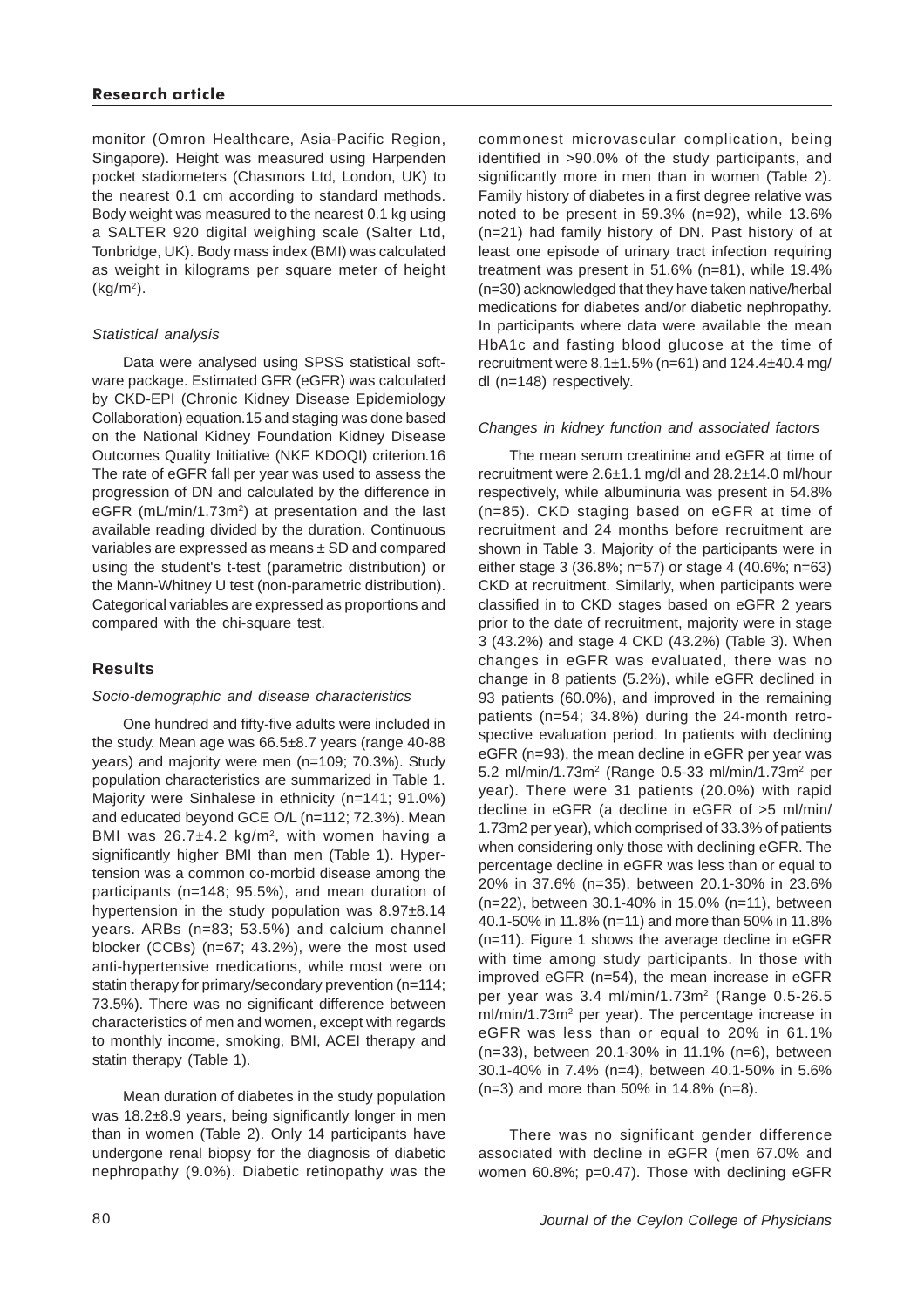(42.9±3.2 years) were significantly older than those who had unchanged/improving eGFR (23.6±3.2 years) (p<0.001). In those with declining renal function (n=93), there was no significant correlation observed between the decline in eGFR and the duration of diabetes (r=0.11; p=0.29). Smokers (both current and past) were not more likely to have a decline in kidney function than non-smokers (OR: 1.3, 95% CI 0.6 - 2.6; p=0.52). The presence of hypertension (OR: 1.1; 95% CI 0.2-5.2; p=1.0), ischaemic heart disease (OR: 0.9; 95% CI 0.5 -1.7; p=0.90), retinopathy (OR: 1.1; 95% CI 0.4-3.5; p=0.80) or neuropathy (OR: 1.2; 95% CI 0.6-2.3; p=0.55) was not significantly associated with decline in renal function. Decline in eGFR was not associated with a past history of urinary tract infection or the use of native/herbal medications for diabetes and/or diabetic nephropathy. Furthermore, in those with declining renal function (n=93), there was no significant correlation observed between decline in eGFR and duration of hypertension (r=0.10; p=0.33). The average systolic blood pressure during the 24-month period was not significantly different between those with (147.1±14.5) mmHg) and without (144.8±16.5 mmHg) a decline in eGFR (p=0.37). Average systolic blood pressure was <140 mmHg in only 25 participants (26.9%) with a decline in eGFR, while it was <130 mmHg in only 14 participants (15.0%) and the corresponding number of participants in those without a decline in eGFR was 22 (35.5%) and 9 (14.5%) respectively. A similar result was observed with average diastolic blood pressure (80.6±7.5 mmHg Vs. 79.0±8.6 mmHg; p=0.23). Furthermore, the average fasting blood glucose values during the 24-month period was not significantly different between those with (128.3±35.6 mg/dl) and without  $(127.4 \pm 29.9 \text{ mg/dl})$  a decline in eGFR  $(p=0.87)$ . Decline in renal function was significantly associated with the presence of albuminuria (OR: 4.9; 95% CI 2.4 -9.7; p<0.001).

When evaluating the relationship between the decline in kidney function and medications, there was no significant difference observed with the use of metformin (OR: 0.5; 95% CI 0.2-1.7; p=0.29), sulphonylureas (OR: 0.6; 95% CI 0.3-1.1; p=0.09), sitagliptin (OR: 0.8; 95% CI 0.4-1.5; p=0.51), insulin (OR: 0.9; 95% CI 0.5-1.8; p=0.84), ACEIs/ARBs (OR: 1.0; 95% CI 0.5-2.0; p=0.9), CCBs (OR: 0.9; 95% CI 0.5-1.9; p=0.92), beta blockers (OR: 1.0 95% CI 0.5- 2.1; p=1.0), statins (OR: 0.9; 95% CI 0.4-2.0; p=0.89) or aspirin (OR: 1.4; 95% CI 0.7-2.6; p=0.36). Furthermore, in those with a decline in kidney function (n=93), the rate of decline in eGFR over the 24-month period was similar between those who were prescribed the above individual medications and those who were not (data not shown). In those with decline in renal function, rapid decline was significantly associated only with the presence of proteinuria (OR: 3.9; 95% CI 1.2-12.8; p=0.015).

|                      | Number of adults $(%)^*$ |                |                |          |  |
|----------------------|--------------------------|----------------|----------------|----------|--|
|                      | All adults               | Men            | Women          | p Value# |  |
|                      | $(n=155)$                | $(n=109)$      | $(n=46)$       |          |  |
| Age (years)          | $66.5 \pm 8.7$           | $67.0 \pm 8.8$ | $65.4 \pm 8.6$ | 0.29     |  |
| <b>Ethnicity</b>     |                          |                |                |          |  |
| Sinhalese            | 141 (91.0)               | 102 (93.6)     | 39 (84.8)      | 0.08     |  |
| Tamil                | 3(1.9)                   | 3(2.8)         | $\Omega$       |          |  |
| Muslim               | 3(1.9)                   | 2(1.8)         | 1(2.2)         | 0.88     |  |
| Other                | 8(52)                    | 2(1.8)         | 6(13.0)        | 0.003    |  |
| Level of education   |                          |                |                |          |  |
| Less than grade 6    | 9(5.8)                   | 6(5.5)         | 3(6.5)         | 0.80     |  |
| Grade 6-11           | 34(21.9)                 | 22(20.2)       | 12(26.1)       | 0.42     |  |
| Completed GCE O/L    | 55 (35.5)                | 40 (36.7)      | 15(32.6)       | 0.63     |  |
| Completed GCE A/L or | 57 (36.8)                | 41 (37.6)      | 16 (34.8)      | 0.74     |  |
| Monthly income (LKR) |                          |                |                |          |  |
| Less than LKR 10,000 | 19 (12.3)                | 9(8.3)         | 10(21.7)       | 0.02     |  |
| $>=$ LKR 10,000      | 136 (87.7)               | 100 (91.7)     | 36(78.3)       | 0.02     |  |

**Table 1. Study population characteristics**

*(Continued)*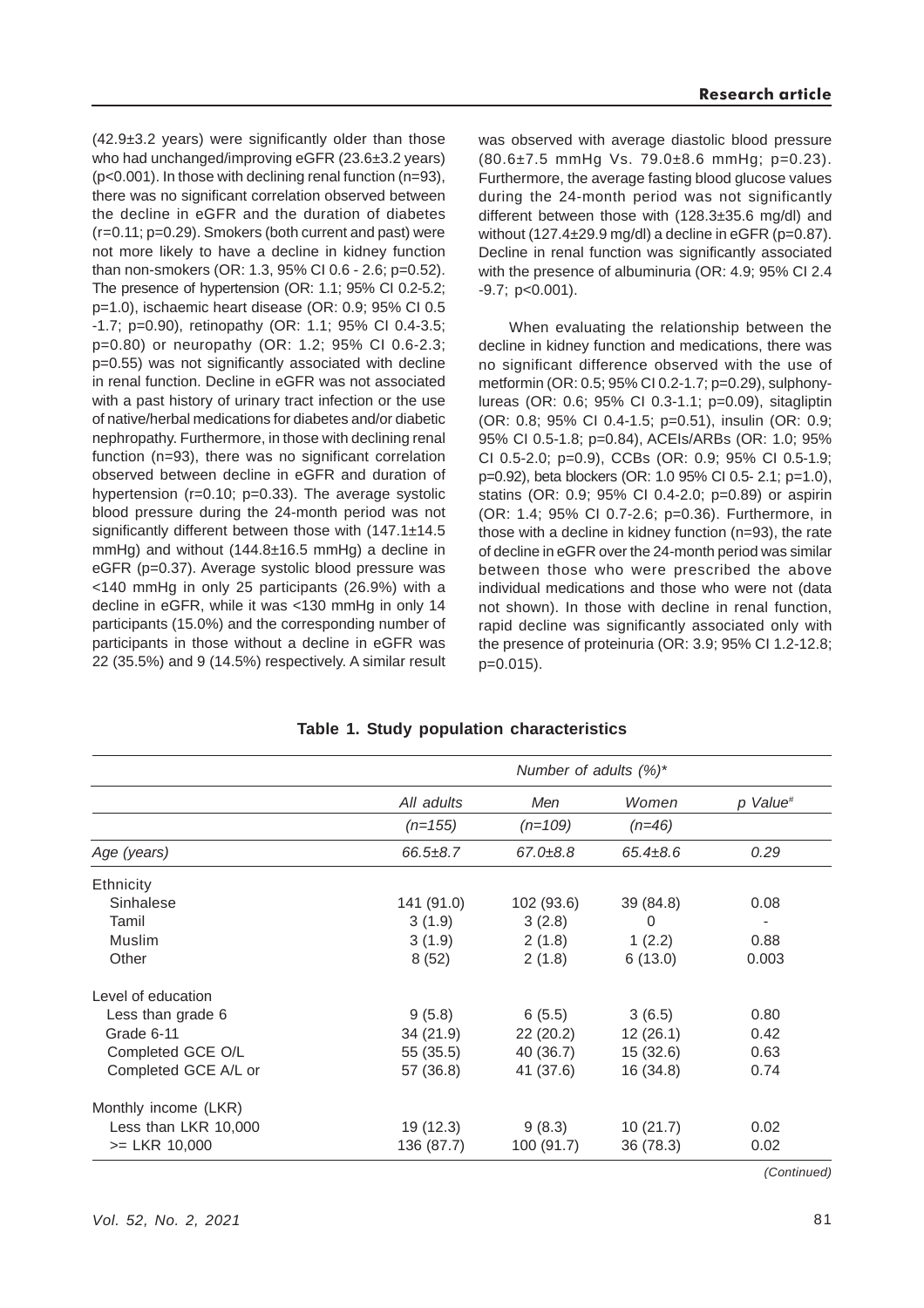# **Research article**

|                                          | Number of adults $(%)^*$ |                  |                   |          |  |
|------------------------------------------|--------------------------|------------------|-------------------|----------|--|
| Age (years)                              | All adults<br>$(n=155)$  | Men<br>$(n=109)$ | Women<br>$(n=46)$ | p Value# |  |
| Smoking status                           |                          |                  |                   |          |  |
| Never smoked                             | 108 (69.7)               | 62 (56.9)        | 46 (100)          | < 0.0001 |  |
| Current smoker                           | 2(1.3)                   | 2(1.8)           | $\Omega$          | $\Omega$ |  |
| Former smoker                            | 45 (29.0)                | 45 (41.3)        | 0                 |          |  |
| Body mass index (kg/m <sup>2</sup> )     | $26.7+4.2$               | $26.2+4.2$       | $27.9 + 4.3$      | 0.02     |  |
| Blood pressure (mmHg)                    |                          |                  |                   |          |  |
| Systolic blood pressure                  | $149.0 \pm 18.8$         | $147.6 \pm 19.0$ | $152.7 \pm 17.8$  | 0.12     |  |
| Diastolic blood pressure                 | $80.2 \pm 11.4$          | $80.4 \pm 10.2$  | $80.0 \pm 13.8$   | 0.84     |  |
| Co-morbid diseases                       |                          |                  |                   |          |  |
| Hypertension                             | 148 (95.5)               | 105 (96.3)       | 43 (93.5)         | 0.43     |  |
| Cardiovascular disease                   | 60 (38.7)                | 44 (40.4)        | 16 (34.5)         | 0.51     |  |
| Current medications                      |                          |                  |                   |          |  |
| Angiotensin converting enzyme inhibitors | 22 (14.2)                | 20(18.3)         | 2(4.3)            | 0.02     |  |
| Angiotensin-II receptor blockers         | 83 (53.5)                | 60(55.0)         | 23(50.0)          | 0.56     |  |
| Anti-platelets                           | 72 (46.4)                | 53 (48.6)        | 19 (41.3)         | 0.40     |  |
| Beta blockers                            | 40 (25.8)                | 27(24.8)         | 13(28.3)          | 0.65     |  |
| Calcium channel blockers                 | 67 (43.2)                | 46 (42.2)        | 21(45.6)          | 0.69     |  |
| <b>Statins</b>                           | 114 (73.5)               | 74 (67.9)        | 40 (86.9)         | 0.01     |  |

\* Except for age, body mass index and blood pressure which are displayed as mean ± standard deviation; # p Value comparing males and females; A/L - Advanced Level; GCE - General Certificate of Education; O/L - Ordinary Level; SLR - Sri Lankan Rupee (1 SLR = approximately 0.005 US\$);

|                              |                         | Number of adults $(%)^*$ | p Value <sup>#</sup> |         |
|------------------------------|-------------------------|--------------------------|----------------------|---------|
|                              | All adults<br>$(n=155)$ | Males<br>$(n=109)$       | Females<br>$(n=46)$  |         |
| Duration of diabetes (years) | $18.2 + 8.9$            | $28.5 \pm 2.1$           | $19.0 + 14.1$        | < 0.001 |
| Microvascular complications  |                         |                          |                      |         |
| Retinopathy                  | 141 (91.0)              | 103 (94.5)               | 38 (82.6)            | 0.02    |
| Neuropathy                   | 82 (55.7)               | 56 (51.4)                | 26 (56.5)            | 0.56    |
| Diabetes treatment           |                         |                          |                      |         |
| <b>Insulin</b>               | 76 (49.0)               | 49 (44.9)                | 27 (58.7)            | 0.12    |
| Metformin                    | 13(8.4)                 | 9(8.2)                   | 4(8.7)               | 0.93    |
| Sulphonylurea                | 95 (61.3)               | 71 (65.1)                | 24 (52.2)            | 0.13    |
| DPP-4 inhibitors             | 80(51.6)                | 48 (44.0)                | 32(69.6)             | 0.004   |

## **Table 2. Diabetes status, treatment and associated factors**

\* Except for duration of diabetes which is displayed as mean ±standard deviation; #p Value comparing males and females; DPP-4 - Dipeptidyl-peptidase 4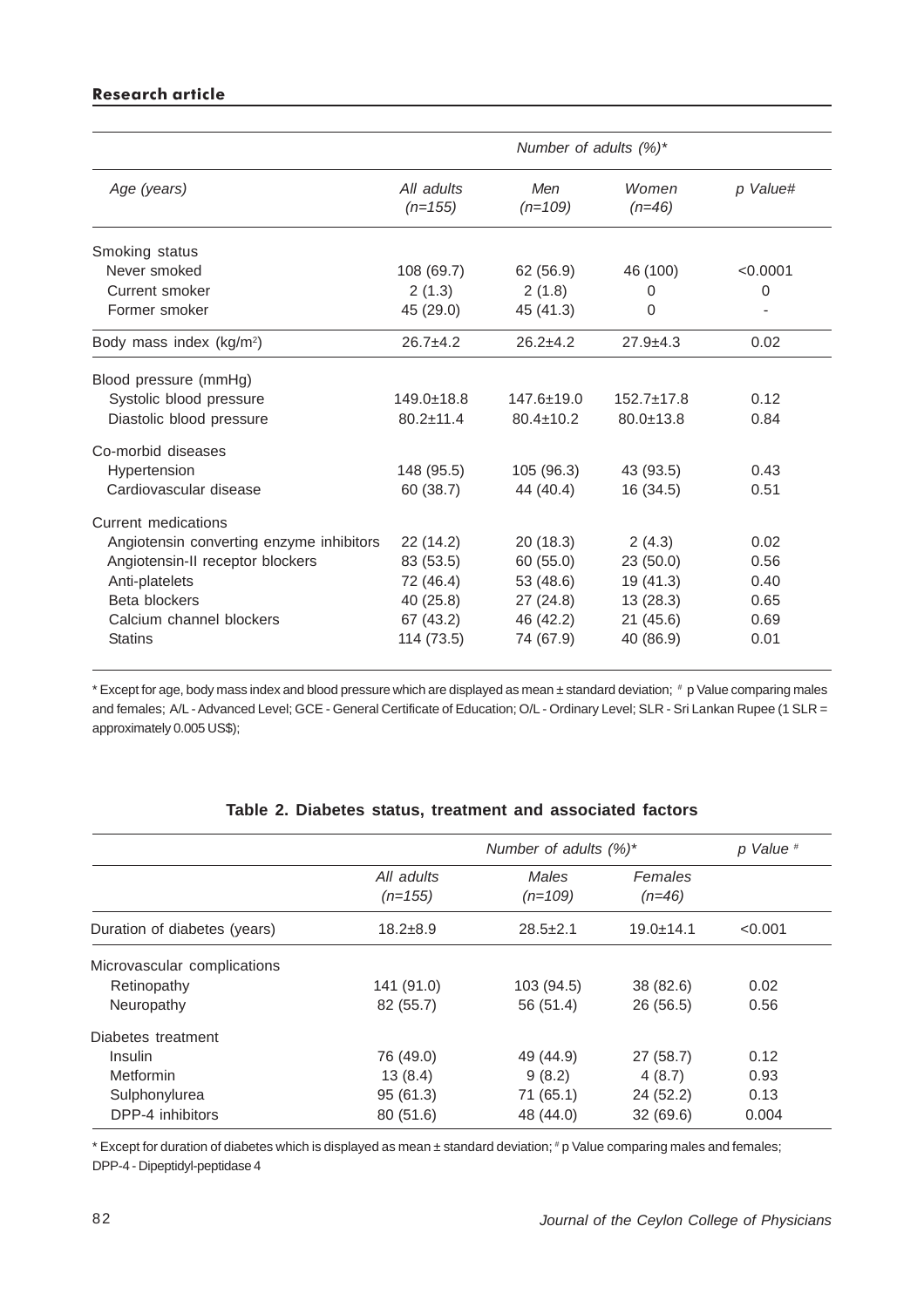|             | Number (%)              |             |                  |             |                   |             |
|-------------|-------------------------|-------------|------------------|-------------|-------------------|-------------|
| CKD staging | All adults<br>$(n=155)$ |             | Men<br>$(n=109)$ |             | Women<br>$(n=46)$ |             |
|             | T-24 months             | Recruitment | T-24 months      | Recruitment | T-24 months       | Recruitment |
| Stage 1     | 2(1.3)                  | 1(0.6)      | 1(0.9)           | 1(0.9)      | 1(2.2)            | 0           |
| Stage 2     | 8(5.2)                  | 4(2.6)      | 5(4.6)           | 2(1.8)      | 3(6.5)            | 2(4.3)      |
| Stage 3     | 67 (43.2)               | 57 (36.8)   | 43 (39.4)        | 37 (33.9)   | 24 (52.2)         | 20(43.5)    |
| Stage 4     | 67 (43.2)               | 63 (40.6)   | 54 (49.5)        | 51(46.8)    | 13 (28.3)         | 12(26.1)    |
| Stage 5     | 11(7.1)                 | 30(19.4)    | 6(5.5)           | 18 (16.5)   | 5(10.9)           | 12(26.1)    |
|             |                         |             |                  |             |                   |             |

**Table 3. CKD staging based on eGFR at recruitment and 24 months before**

CKD – Chronic Kidney Disease; eGFR – estimated Glomerular Filtration Rate; T-24 months – 24 months before recruitment

Stage 1- eGFR >=90 mL/min/1.73 m², Stage 2 -eGFR 60-89 mL/min/1.73 m², Stage 3- eGFR 30-59 mL/min/1.73 m², Stage 4- eGFR 15-29 mL/min/1.73 m<sup>2</sup>, Stage 5- eGFR <15 mL/min/1.73 m<sup>2</sup>



**Figure 1. Average decline in eGFR with time**

## **Discussion**

To the best of our knowledge the present study is the first to evaluate the progression of kidney disease in a cohort of patients with DN in Sri Lanka. We examined the decline in kidney function and factors associated with it, using a retrospective analytical method in a cohort of patients with DN attending a large tertiary care center in the capital of Sri Lanka. Since patients with DN and renal impairment are often followed up routinely in similar tertiary care settings within the country, we believe our findings are generalizable to the Sri Lankan population, within the context of limitations described.

In the present cohort, majority of patients were in CKD stage 3 and 4, with our results showing a decline

*Vol. 52, No. 2, 2021*

in renal function in a significant majority (60.0%) over a 24-month period. In a previous prospective follow-up study (3 years) conducted in a comparable clinical setting, the proportion of eGFR decliners in those with diabetes was only 30.1%.17 Furthermore, in a larger cohort study (n=1,868) from a similar setting with 2 years of follow-up, the percentage decline in eGFR of -20%, -30%, -40% and -50% was observed in only 23.9%, 11.1%, 6.8% and 3.7% respectively.18 This is much lower than the values observed for the percentage decline in each of the corresponding categories in the present study. In addition, in patients with declining eGFR the mean decline in eGFR per year was 5.2 ml/ min/1.73m<sup>2</sup> with nearly one third of the study population demonstrating a rapid decline in kidney function. The annual decline in eGFR from most of the previous cohort studies among patients with DN appears to be much lower than what was observed in the present study population. For example, Ali et al, showed that the annual decline in eGFR is 1.69 ml/min.1.73m $^2$  (95% CI 1.53-1.84) in 329 patients with diabetic kidney disease from UK, with no significant changes observed in the decline of kidney function between the different ethnicities.19 The annual age-sex-adjusted rate of eGFR decline was even lower in a study comprising of 6,274 adults with diabetes and kidney disease followed up for a median of 9 years.20 Altemtam et al. conducting a similar retrospective analysis of medical records spanning 8 years from a single study center in UK, demonstrated that the decline in eGFR is 3.57±1.45 mL/min/1.73m<sup>2</sup> per year.<sup>21</sup> Therefore, it is evident that a much more rapid decline in kidney function is observed in the present study population and reasons for such differences needs to be further explored.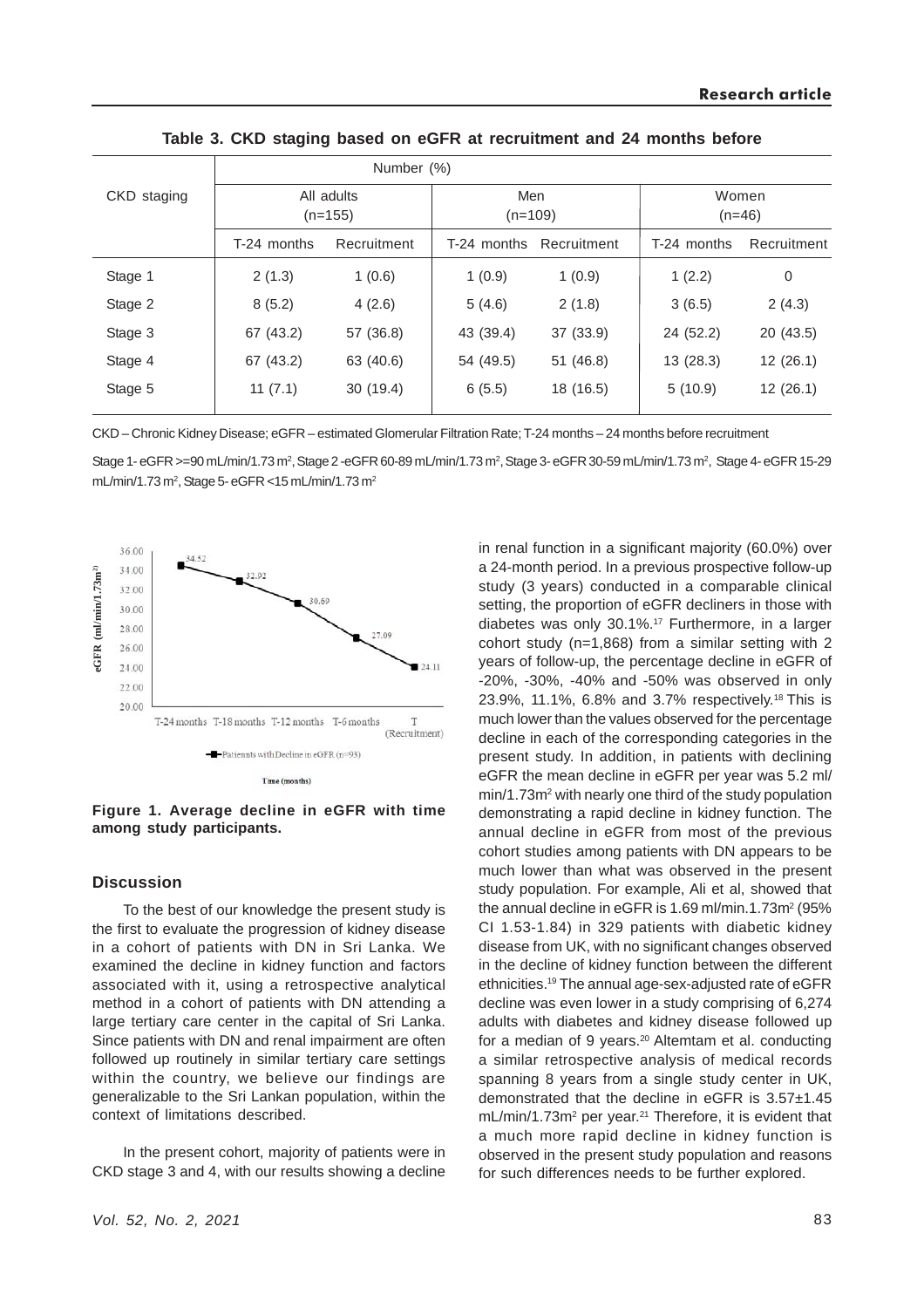In the context of the present cohort except advanced age, other socio-demographic, clinical or biochemical parameters didn't demonstrate a significant association with the decline in kidney function. However, previous studies have demonstrated a host of modifiable factors which are known to reduce the progression of kidney disease in those with DN, most of which are also relevant to the Sri Lankan population. Smoking is one such modifiable risk factor, which increases oxidative stress, lipid accumulation and formation of Advanced Glycation End products (AGEs), leading to thickening of glomerular basement membrane and mesangial expansion, with resultant progression in glomerulosclerosis.<sup>22</sup> A recent metaanalysis has shown that cigarette smoking is an independent risk factor for the development and progression of DN in diabetes.23 In the present study we did not find a significant association. However, nearly 70% of the study population were never smokers, and there were only 2 current smokers. Furthermore, in the population who were never smokers (n=47), >95% were ex-smokers, with nearly 75% stopping smoking more than 10 years ago, which probably explains the lack of clear association seen in our study population.

Glycaemic control is another important disease modifier. Studies have shown that hyperglycaemia contributes to both the onset and the progression of DN as well as the rate of decline in kidney function. The cellular mechanisms responsible include accelerated generation of AGEs, which triggers increases in protein kinase activity and expression of growth factors, resulting in the generation of reactive oxygen species (ROS) and a state of a chronic subacute inflammatory process driving the pathological changes in the kidney and the decline in its function.<sup>24</sup> However, in the present study population we did not observe a clear relationship between glycaemic control assessed by average fasting blood glucose and the decline in kidney function. Due to the inherent nature of the study design, fasting blood glucose estimations were done at different time points, with a high degree of variability. Furthermore, although a better indicator of long-term glycaemic control, HbA1c data were not available in majority of the study population to make a reasonable judgment of its relationship with the decline in eGFR. Hypertension is another risk factor that leads to increased progression of kidney disease and contributes to the increased incidence of cardiovascular disease in those with DN.25 It is clear that elevations in blood pressure (BP), especially >150 mmHg systolic, are linearly related to increases in kidney disease progression.26 In the present study cohort, no clear association was seen between decline in kidney function and the presence of hypertension, its duration

84

and average blood pressure values. The relatively small sample size, variations in measurement equipment, time-points, and observers, are few possible reasons for not seeing a clear relationship on statistical analysis. However, we observed that the percentage of population achieving recommended blood pressure control targets were sub-optimal in our population and based on those with HbA1c data, glycaemic control was also not satisfactory. The sub-optimal glycaemic and BP control could have contributed to the rapid decline in kidney function observed in the present cohort. Therefore, the importance of good glycaemic and blood pressure control as disease modifiers in DN should not be discounted, despite not seeing a clear statistical relationship in this population. Prescribers need to explore the reasons for not achieving optimal control in spite of being on appropriate medications among individual patients, and nonadherence needs to be carefully explored. For example a previous meta-analysis showed that non-adherence to antihypertensive medications was noticed in 45% of the subjects studied and a higher proportion of patients with uncontrolled blood pressure (83.7%) was non-adherent to medication.27 Similar results have also been observed in relation to the use of anti-diabetic medications and glycaemic control.28 Other factors that contribute to poor glycemic and blood pressure control includes the clinical inertia among health care providers and the poor patient adherence to self-care recommendations, such as diet and physical activity, which health care providers need to carefully consider and manage.

Evidence from systematic reviews and metaanalysis have shown that certain medications are beneficial in DN, these includes, SGLT2 inhibitors<sup>29</sup>, ACEIs/ARBs30 and statins.31 The observed beneficial effects are possibly due to multiple factors, including the improvement in glycaemic control, reduction in blood pressure and proteinuria, which helps to slow down the aetio-pathological mechanisms driving the progression of kidney disease at cellular and tissue levels. For example, the use of ACEIs/ARBs were only observed in 67.7% of our study population. Therefore, the sub-optimal use of reno-protective medications could have contributed to the decline in renal function in the present cohort and it is important to initiate these medications as and when indicated in patients with DN. Although, we did not observe a clear relationship between the use of any medication and the decline in eGFR in our study population, it is important to consider that the duration of retrospective analysis is only 24 months, and that the different medications have been commenced at variable time-points, limiting the ability for a reasonable comparison, especially given the limitation in sample size.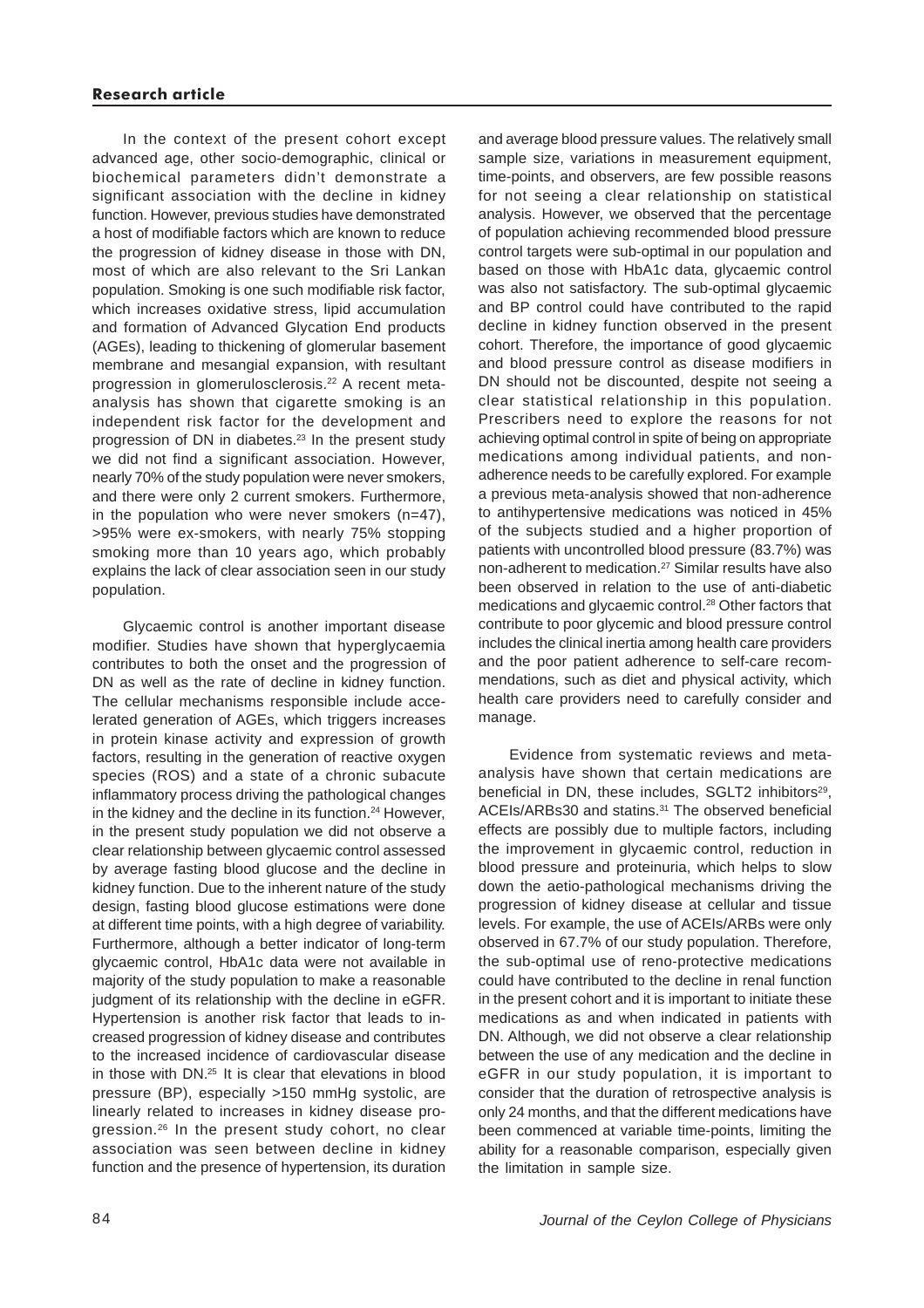We acknowledge important limitations, which should be considered when interpreting results from the present study. The study reports data on a limited number of patients from a single center in Sri Lanka. However, as explained earlier since majority of DN patients are likely to be managed at similar centers in the country, our results are mostly generalizable to the Sri Lankan population with DN. Furthermore, due to inherent limitations of the study design, a clear cause-effect relationship is not evident for most established traditional modifiable risk factors that are known to be associated with the progression of kidney disease in DN. In addition, we did not specifically attempt to distinguish between the types of diabetes. However, given the fact that the age range of the population was 40-88 years and the youngest age of diagnosis of diabetes was 26 in the study population, together with the fact that >75% of the study population were diagnosed with diabetes after the age of 40 years, combined with the fact that majority of the Sri Lankan population based on present evidence are having type-2 diabetes, it is reasonable to assume that the present cohort is comprised of patients with type-2 diabetes. Finally we did not evaluate all risk factors known to be associated with progression of kidney disease previously described in the literature (e.g nephrotoxins). In spite of these limitations the study present significant findings with regards to the progression of DN in Sri Lanka. The observed rapid decline in eGFR will have negative long-term consequences for both the individual patients and the health care system as a whole. For example, if the decline continued at the present rate most patients in CKD stages of 3 and 4 in present cohort would have end-stage kidney disease requiring renal replacement therapy or transplantation within 5- 10 years, placing an enormous burden on the already resource constrained health care system in Sri Lanka. Therefore, it is important to evaluate and modify factors that are associated with disease progression. In addition, the rapid decline in kidney function is an important factor that should be taken into account when taking policy decisions in relation to future preventive and curative health care planning aimed at patients with DN.

# **Conclusions**

A rapid decline in kidney function was observed in the present study population. The observed rapid decline in eGFR will have negative long-term consequences for both the individual patients and the health care system. Therefore, it is an important factor that should be taken into account when taking policy decisions in relation to future preventive and curative health care planning aimed at patients with diabetic nephropathy.

#### **Declarations**

#### **Data availability**

Can be obtained by contacting the corresponding author.

#### **Competing interests**

Authors declare that they have no competing interests.

#### **Funding statement**

This study was funded by the Centre for Kidney Research, University of Sri Jayewardenepura, Sri Lanka.

#### **Acknowledgements**

None.

#### **Authors' Contribution**

KW, CG, PdS, and CH made substantial contribution to conception and study design. KW and CG were involved in data collection. KW and PR were involved in refining the study design, statistical analysis and drafting the manuscript. KW, CG, PdS, PR and CH critically revised the manuscript. All authors read and approved the final manuscript.

#### **References**

- 1. Saeedi P, Petersohn I, Salpea P, et al. Global and regional diabetes prevalence estimates for 2019 and projections for 2030 and 2045: Results from the International Diabetes Federation Diabetes Atlas, 9(th) edition. *Diabetes Res Clin Pract.* 2019; **157**: 107843.
- 2. Bergrem H, Leivestad T. Diabetic nephropathy and end-stage renal failure: the Norwegian story. *Adv Ren Replace Ther.* 2001; **8**(1): 4-12.
- 3. Collins AJ, Foley RN, Gilbertson DT, Chen SC. United States Renal Data System public health surveillance of chronic kidney disease and end-stage renal disease. *Kidney Int Suppl.* 2015; **5**(1): 2-7. doi: 10.1038/kisup.2015.2.
- 4. Gheith O, Farouk N, Nampoory N, Halim MA, Al-Otaibi T. Diabetic kidney disease: worldwide difference of prevalence and risk factors. *J Nephropharmacol.* 2015; **5**(1): 49-56.
- 5. Young BA, Maynard C, Boyko EJ, Racial differences in diabetic nephropathy, cardiovascular disease, and mortality in a national population of veterans. *Diabetes Care* 2003; **26**(8): 2392-9.
- 6. UK Prospective Diabetes Study (UKPDS) Group. Intensive blood-glucose control with sulphonylureas or insulin compared with conventional treatment and risk of complications in patients with type 2 diabetes (UKPDS 33). *Lancet* 1998; **352**(9131): 837-53.